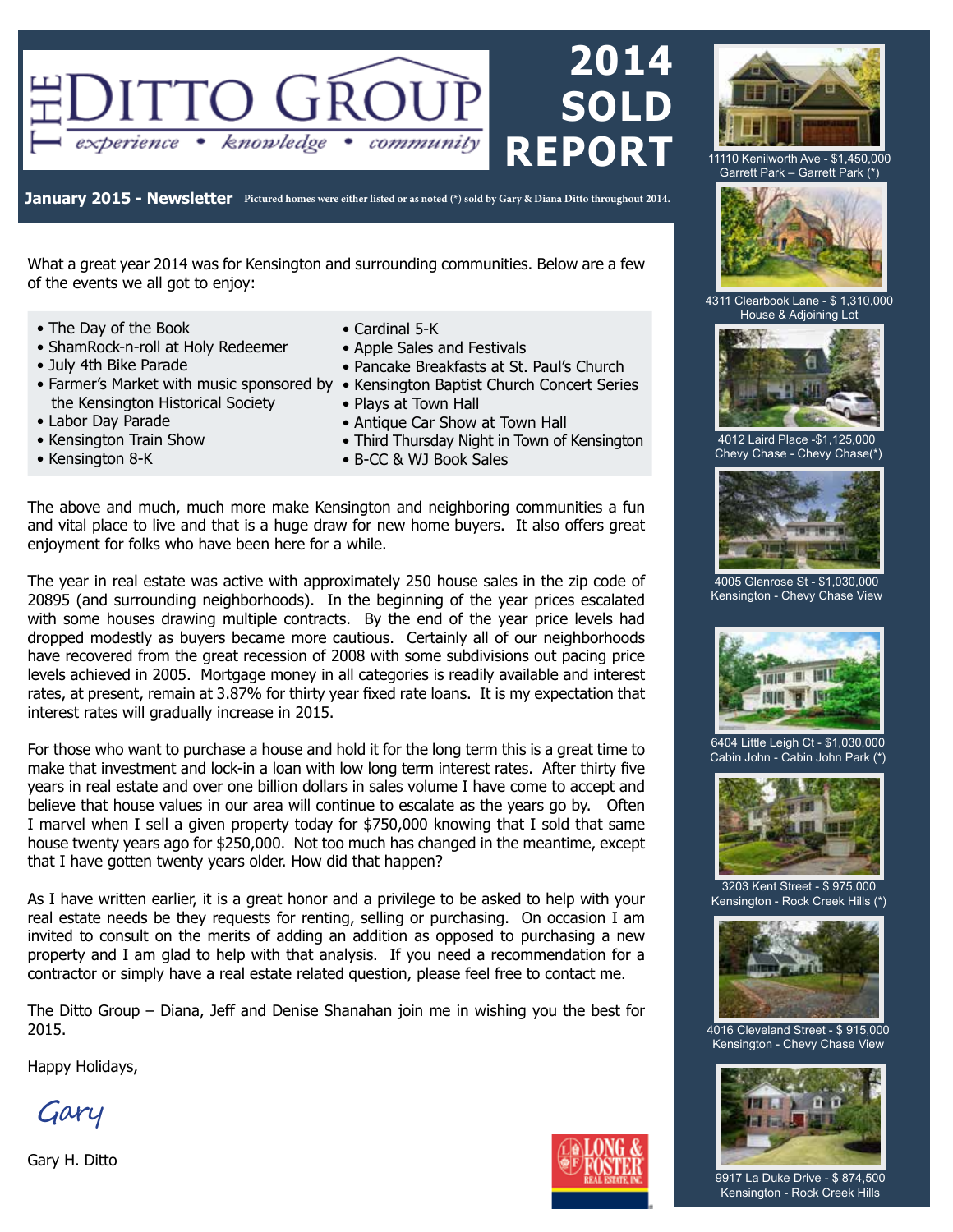

9701 Elrod Road - \$ 870,000 Kensington - Rock Creek Hills



3612 Faircastle Dr- \$ 775,000 Chevy Chase - Rolling Hills



4603 Roxbury Drive - \$ 635,000 Bethesda - Parkwood



9914 Parkwood Dr - \$ 630,000 Bethesda - Parkwood



27 Blue Hosta Way - \$ 629,900 Rockville - Rose Hill Falls (\*)



4102 Knowles Ave- \$ 629,000 Kensington - Warners Add



9809 Parkwood Dr- \$ 625,000 Bethesda - Parkwood



8220 Sandy Stream Rd- \$ 625,000 Laurel - Patuxent Springs (\*)



4207 Ambler Drive- \$ 860,000 Kensington - Kensington Estates



4017 Saul Road - \$ 760,000 Kensington - Chevy Chase View

**BYEFORDE & ROCK CREEK HIGHLANDS KENSINGTON & BETHESDA**

| 9504 CULVER ST       | \$885,050 |
|----------------------|-----------|
| 9611 BYEFORDE RD     | \$830,000 |
| 9607 CULVER ST       | \$823,900 |
| 9626 CULVER ST       | \$823,000 |
| 4120 SAUL RD         | \$810,000 |
| 9719 CARRIAGE RD     | \$756,000 |
| 9626 DEWMAR LN       | \$691.955 |
| 9611 BYEFORDE RD     | \$670,000 |
| 4120 SAUL RD         | \$665,000 |
| 4406 SAUL RD         | \$654.000 |
| 9720 CULVER ST       | \$650,000 |
| 9701 CEDAR LANE      | \$648,000 |
| 9728 CONNECTICUT AVE | \$512,500 |

#### **CHEVY CHASE VIEW - KENSINGTON \_**

| 4212 DRESDEN ST          | \$1,650,000 |
|--------------------------|-------------|
| 4005 GLENRIDGE ST        | \$1,525,000 |
| <b>4100 FRANKLIN ST</b>  | \$1,400,000 |
| 3910 DRESDEN ST          | \$1.237.000 |
| <b>4005 GLENROSE ST</b>  | \$1,030,000 |
| <b>4029 FRANKLIN ST</b>  | \$1,000,000 |
| 3804 DRESDEN ST          | \$965,000   |
| 9815 SUMMIT AVENUE       | \$950,000   |
| <b>4120 EVERETT ST</b>   | \$920,000   |
| <b>4016 CLEVELAND ST</b> | \$915,000   |
| 4312 GLENROSE ST         | \$860,313   |
| <b>4224 DRESDEN ST</b>   | \$765,000   |
| 4017 SAUL RD             | \$760,000   |
| <b>4034 GLENRIDGE ST</b> | \$757,500   |
| 10111 CEDAR LN           | \$675,000   |
| 9918 KENSINGTON PKWY     | \$550,000   |
|                          |             |

#### **HOMEWOOD - KENSINGTON**

10402 MEREDITH AVE \$725,000 3329 EDGEWOOD RD \$699,500 10411 DRUMM AVE \$675,000 3209 FAYETTE RD \$607,000 3119 HOMEWOOD PKWY \$530,000 3401 OBERON ST \$492,474 3303 FAYETTE RD \$475,000 3188 PLYERS MILL RD \$475,000 3204 FERNDALE ST \$440,000 3220 BLUEFORD RD \$439,000 3220 EDGEWOOD RD \$386,500 3111 FAYETTE RD \$369,000 3127 HOMEWOOD PKWY \$355,000 10404 MUIR PL \$320,000



10405 Ewell Avenue- \$ 834,500 Kensington - Kensington Estates



4034 Glenridge St - \$ 757,500 Kensington - Chevy Chase View

### **2014 HOUSE SALES**

| 10302 FAWCETT ST      | \$1,230,000 |
|-----------------------|-------------|
| 10234 CARROLL PL      | \$1,200,000 |
| 10310 FREEMAN PL      | \$825,000   |
| 10315 DETRICK AVE     | \$825,000   |
| 10000 FREDERICK AVE   | \$768,000   |
| 10547 SAINT PAUL ST   | \$765,000   |
| 3404 KENT ST          | \$740,000   |
| 10535 WHEATLEY ST     | \$715,000   |
| 3420 WAKE DRIVE       | \$640,000   |
| 10315 SUMMIT AVE      | \$601,000   |
| 10616 WHEATLEY ST     | \$584,000   |
| 3517 PLYERS MILL CT   | \$581,500   |
| 10316 ARMORY AVE      | \$575,000   |
| 10714 SAINT PAUL ST   | \$575,000   |
| 10305 ARMORY AVE      | \$549,900   |
| 3704 FARRAGUT AVE     | \$525,000   |
| 10208 CARROLL PL      | \$510,000   |
| 3917 WARNER ST        | \$499,000   |
| 3419 PLYERS MILL RD   | \$465,000   |
| 10411 MANNAKEE ST     | \$450,000   |
| 3814 WASHINGTON ST    | \$425,000   |
| 10605 SAINT PAUL ST   | \$345.000   |
| <b>KENGINGTON UEL</b> |             |

#### **KENSINGTON HEIGHTS & KENSINGTON ORCHARDS - KENSINGTON**

| 3207 RED ORCHID WAY | \$785,000 |
|---------------------|-----------|
| 10612 DRUMM AVE     | \$785,000 |
| 3218 RED ORCHID WAY | \$762,000 |
| 10723 DRUMM AVE     | \$755,000 |
| 10711 BENTLEY LN    | \$749,000 |
| 3209 DECATUR AVE    | \$730,000 |
| 2913 PEREGOY DR     | \$540,000 |
| 3108 MCCOMAS AVE    | \$520,000 |
| 10801 DRUMM AVE     | \$475,000 |
| 3208 MCCOMAS AVE    | \$450,000 |
| 10 TORRANCE CT      | \$445,000 |
| 2608 MCCOMAS AVE    | \$443.000 |
| 10818 TORRANCE DR   | \$441,000 |
| 2931 FINDLEY RD     | \$425,000 |
| 2816 PEREGOY DR     | \$425,000 |
| 2905 BURTONHILL DR  | \$410,000 |
| 2911 FAULKNER PL    | \$400,000 |
| 2506 MCCOMAS AVE    | \$399,000 |
| 10717 SAINT PAUL ST | \$399,000 |
| 3115 MCCOMAS AVE    | \$391,000 |
| 11900 CORONADA PL   | \$369,900 |
| 10806 HOBSON ST     | \$346,000 |
| 10910 DEVIN PL      | \$326,000 |



10315 Detrick Avenue- \$ 825,000 Kensington - Kensington



10111 Cedar Lane - \$ 675,000 Kensington - Chevy Chase View

9633 Old Spring Rd - \$ 799,995 Kensington - Rock Creek Hills



9701 Cedar Lane - \$ 648,000 Bethesda - Rock Cr Highlands



3517 Plyers Mill Ct - \$ 581,500 Kensington - Kensington



4989 Battery Ln #1- \$ 577,500 Bethesda - Whitehall



5806 Johnson Ave - \$ 549,900 Bethesda - Ayrlawn



10421 Hebard St - \$ 527,000 Kensington - Kensington Estates



10204 Parkwood Dr - \$ 500,000 Kensington - Parkwood



4215 McCain Ct - \$ 482,500 Kensington - Rock Creek Palisades

| AWCETT ST         | \$1.230.000 | 11307 \$ |
|-------------------|-------------|----------|
| <b>ARROLL PL</b>  | \$1,200,000 | 3605A    |
| <b>REEMAN PL</b>  | \$825,000   |          |
| <b>ETRICK AVE</b> | \$825.000   | 11112L   |
| REDERICK AVE      | \$768,000   | 3702 EI  |
| AINT PAUL ST      | \$765.000   | 11224 \  |
|                   |             | 3520 A   |
| NT ST             | \$740,000   | 3701 AS  |
| <b>HEATLEY ST</b> | \$715,000   |          |



**KENSINGTON - KENSINGTON** Address Close Price Address Close Price Address Close Price

|                  | Close Price | Address                                                | Close Price                    |  |
|------------------|-------------|--------------------------------------------------------|--------------------------------|--|
| <b>ENSINGTON</b> |             | <b>NEWPORT HILLS &amp;</b><br><b>KENSINGTON KNOLLS</b> |                                |  |
|                  | \$1,230,000 | 11307 SOWARD DR                                        | \$580,000                      |  |
|                  | \$1,200,000 | 3605 ASTORIA RD                                        | \$429,900                      |  |
|                  | \$825,000   | 11112 LUND PL                                          | \$425,000                      |  |
|                  | \$825,000   | 3702 EMILY ST                                          | \$422,500                      |  |
| E                | \$768,000   | 11224 WOODSON AVE                                      | \$419,000                      |  |
|                  | \$765,000   | <b>2520 ACTORIA CT</b>                                 | $Q$ $A$ $A$ $A$ $Q$ $E$ $\cap$ |  |

| 11112 LUND PL     | \$425,000 |
|-------------------|-----------|
| 3702 EMILY ST     | \$422.500 |
| 11224 WOODSON AVE | \$419,000 |
| 3520 ASTORIA CT   | \$414.650 |
| 3701 ASTORIA RD   | \$410,000 |
| 3721 ASTORIA RD   | \$385.000 |
| 3715 ASTORIA RD   | \$370,000 |

#### **NORTH KENSINGTON-KENSINGTON**

| 3707 LAWRENCE AVE     | \$773,000 |
|-----------------------|-----------|
| 3514 ANDERSON RD      | \$425,000 |
| 3516 ANDERSON RD      | \$417,000 |
| 11013 MADISON ST      | \$400,000 |
| 10900 NEWPORT MILL RD | \$399,900 |
| 3502 MURDOCK RD       | \$389,990 |
| 3415 ANDERSON RD      | \$370,000 |
| 3513 MURDOCK RD       | \$369,000 |
| 3503 MURDOCK RD       | \$369,000 |
| 3515 DECATUR AVE      | \$335,000 |
| 10728 ST PAUL ST      | \$308,000 |
| 3411 MURDOCK RD       | \$295,000 |
| 3404 UNIVERSITY BLVD  | \$289.900 |

#### **ROCK CREEK HILLS & LARCHMONT KNOLLS - KENSINGTON**

| 9601 KINGSTON RD     | \$1,285,000 |
|----------------------|-------------|
| 9601 KINGSTON RD     | \$1,275,000 |
| 9915 HILLRIDGE DR    | \$1,050,000 |
| 3203 KENT ST         | \$975,000   |
| 9709 EAST BEXHILL DR | \$910,000   |
| 9917 LA DUKE DR      | \$874,500   |
| 9701 ELROD RD        | \$870,000   |
| 9812 HILL ST         | \$866,500   |
| 3709 CALVEND LN      | \$859,900   |
| 9905 STONEYBROOK DR  | \$850,000   |
| 9624 EAST BEXHILL DR | \$837,000   |
| 9817 LA DUKE DR      | \$800,000   |
| 9633 OLD SPRING RD   | \$799,995   |
| 9812 HILLRIDGE DR    | \$789,000   |
| 9508 BARROLL LN      | \$780,000   |
| 3506 CALVEND LN      | \$740,000   |
| 9803 HILL ST         | \$736,000   |
| 9810 CAMPBELL DR     | \$710,000   |
| 9709 ELROD RD        | \$700,000   |
| 3400 BEXHILL PL      | \$699,000   |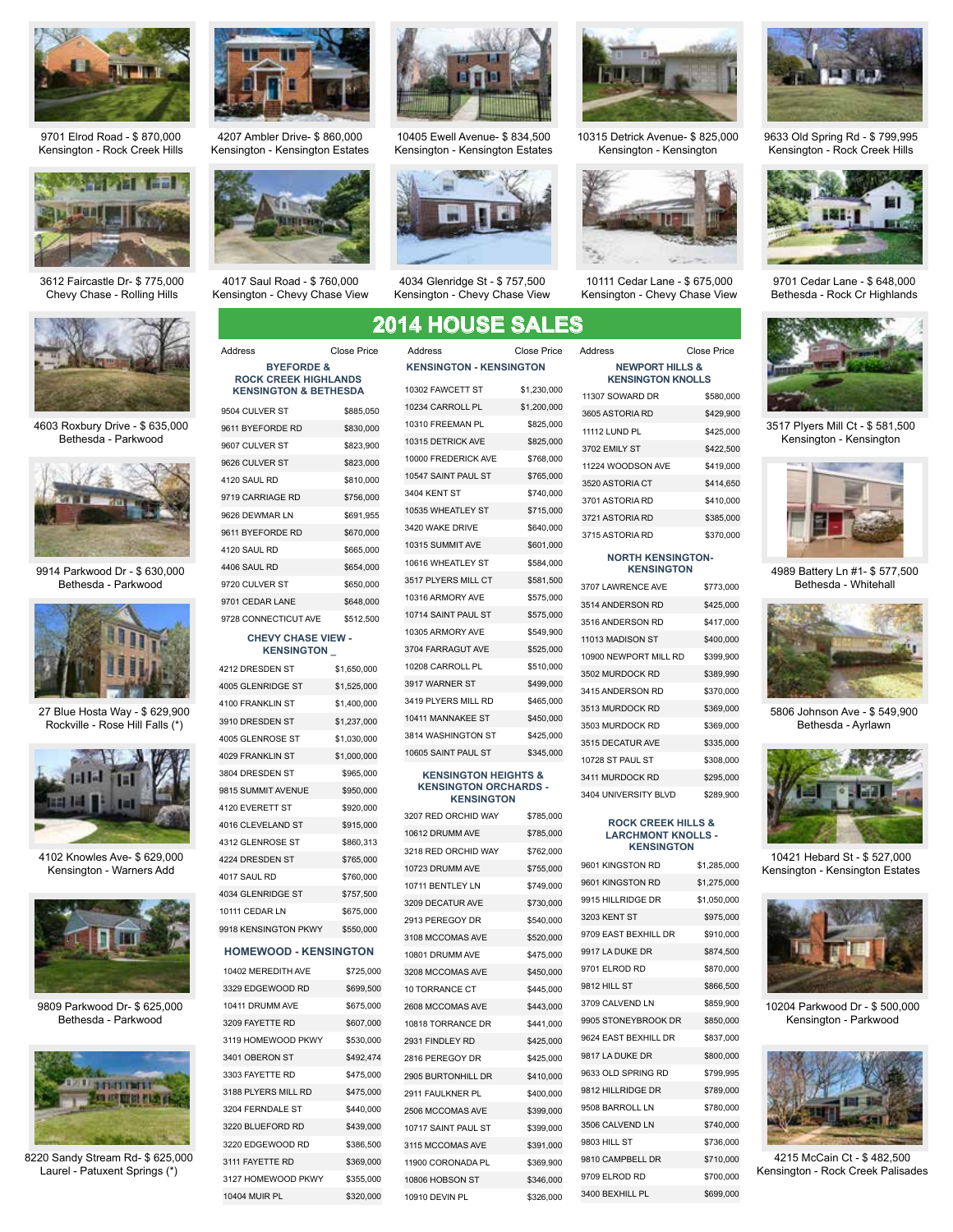

3419 Plyers Mill Rd - \$ 465,000 Kensington - Kensington



4013 Simms Drive - \$ 450,000 Kensington - Rock Cr Palisades (\*)



11211 Mitscher Street - \$ 435,000 Kensington - Rock Creek Palisades



11405 Commonwealth Dr #304 - \$ 426,600 Rockville - Georgetown Vill (\*)



3814 Washington St - \$ 425,000 Kensington - Kensington



4108 Mitscher Court- \$ 425,000 Kensington - Rock Creek Palisades



4104 Wexford Drive - \$ 419,000 Kensington - Rock Creek Palisades



11224 Woodson Avenue - \$ 419,000 Kensington - Newport Hills

| Address                                               | Close Price | Address                                                             | Close Price | Address                                                             | <b>Close Price</b> |
|-------------------------------------------------------|-------------|---------------------------------------------------------------------|-------------|---------------------------------------------------------------------|--------------------|
| <b>PARKWOOD - KENSINGTON &amp;</b><br><b>BETHESDA</b> |             | <b>ROCK CREEK PALISADES -</b><br><b>KENSINGTON</b>                  |             | <b>KENSINGTON ESTATES, WARNE</b><br><b>ADDITION, MARTINS ADD to</b> |                    |
| 10108 CRESTWOOD RD                                    | \$1,287,500 | 11004 BRANDYWINE ST                                                 | \$870,543   | <b>CHEVY CHASE VIEW &amp;</b><br><b>KENSINGTON TERRACE</b>          |                    |
| 10210 PARKWOOD DR                                     | \$1,250,000 | 11008 BRANDYWINE ST                                                 | \$853,538   | 4311 CLEARBROOK LN                                                  | \$1,310,0          |
| 4805 EDGEFIELD RD                                     | \$1,220,000 | 11009 BRANDYWINE ST                                                 | \$819,000   | (house & lot)<br>4208 ANTHONY ST                                    | \$1,300,0          |
| 4613 EDGEFIELD RD                                     | \$1,200,000 | 11006 BRANDYWINE ST                                                 | \$809,970   | 4110 WARNER ST                                                      | \$1,067,5          |
| 10216 PARKWOOD DR                                     | \$1,200,000 | 11007 BRANDYWINE ST                                                 | \$785,000   | 10406 VOGEL PL                                                      | \$1,062,5          |
| 4507 DELMONT LN                                       | \$1,165,000 | 3926 KINCAID TER                                                    | \$737,500   | 4310 WESTBROOK LN                                                   | \$996,0            |
| 9621 PARKWOOD DR                                      | \$1,155,000 | 11118 WOODSON AVE                                                   | \$515,000   | 4311 CLEARBROOK LN                                                  | \$890,0            |
| 4513 DELMONT LN                                       | \$1,120,000 | 3825 DENFELD AVE                                                    | \$507,500   | 4215 COLCHESTER DR                                                  | \$861,0            |
| 10150 CRESTWOOD RD                                    | \$970,000   | 11410 CAM CT                                                        | \$499,000   | 4207 AMBLER DR                                                      | \$860,0            |
| 4515 SAUL RD                                          | \$947,500   | 4215 MCCAIN CT                                                      | \$482,500   | 4314 WESTBROOK LN                                                   | \$855,0            |
| 4704 EDGEFIELD RD                                     | \$930,000   | 4200 MCCAIN CT                                                      | \$474,600   | 10510 PARKWOOD DR                                                   | \$835,0            |
| 4710 EDGEFIELD RD                                     | \$825,000   | 11212 LANDY CT                                                      | \$469,000   | 10405 EWELL AVE                                                     | \$834,5            |
| 4514 AMHERST LN                                       | \$750,000   | 11348 PALISADES CT                                                  | \$460,000   | 10211 GREENFIELD ST                                                 | \$771,5            |
| 10102 CRESTWOOD RD                                    | \$749,000   | 4013 SIMMS DR                                                       | \$450,000   | 4411 AMBLER DR                                                      | \$719,0            |
| 4620 WOODFIELD RD                                     | \$745,000   | 4004 WEXFORD DR                                                     | \$445,000   | 4212 WARNER ST                                                      | \$642,5            |
| 4520 AMHERST LN                                       | \$745,000   | 4118 WEXFORD CT                                                     | \$442,000   | 4311 KNOWLES AVE                                                    | \$640,0            |
| 10230 PARKWOOD DR                                     | \$742,000   | 11304 PALISADES CT                                                  | \$439,500   | 4102 KNOWLES AVE                                                    | \$629.0            |
| 4503 DELMONT LN                                       | \$735,000   | 11211 MITSCHER ST                                                   | \$435,000   | 4514 WESTBROOK LN                                                   | \$628,0            |
| 10115 PARKWOOD DR                                     | \$705,000   | 4107 MITSCHER CT                                                    | \$435,000   | 4302 WARNER ST                                                      | \$530,0            |
| 4514 SAUL RD                                          | \$699,627   | 4108 MITSCHER CT                                                    | \$425,000   | 10421 HEBARD ST                                                     | \$527,0            |
| 4529 EVERETT ST                                       | \$682,000   | 4104 WEXFORD DR                                                     | \$419,000   | 4217 COLCHESTER DR                                                  | \$500,0            |
| 4516 ROXBURY DR                                       | \$680,000   | 4020 SIMMS DR                                                       | \$418,800   | 4304 KNOWLES AVE                                                    | \$471,5            |
| 4623 EDGEFIELD RD                                     | \$665,000   | 3807 WEXFORD DR                                                     | \$410,000   | 4306 COLCHESTER DR                                                  | \$465,0            |
| 10005 CRESTWOOD RD                                    | \$645,000   | 11312 PALISADES CT                                                  | \$409,900   | 4202 BROOKFIELD DR                                                  | \$450,0            |
| 10007 PARKWOOD DR                                     | \$645,000   | 4017 LAWRENCE AVE                                                   | \$402,000   | 4104 WARNER ST                                                      | \$424,9            |
| 4607 ROXBURY DR                                       | \$640,000   | 3922 DENFELD CT                                                     | \$399,000   | 10618 PARKWOOD DR                                                   | \$382,0            |
| 4603 ROXBURY DR                                       | \$635,000   | 11226 MITSCHER ST                                                   | \$385,000   | <b>KEN GAR - KENSINGTON</b>                                         |                    |
| 4701 EDGEFIELD RD                                     | \$630,000   | 4003 WEXFORD DR                                                     | \$380,000   | 3913 HAMPDEN ST                                                     | \$580,0            |
| 9914 PARKWOOD DR                                      | \$630,000   | 3901 SPRUELL DR                                                     | \$374,900   | 4009 PLYERS MILL RD                                                 | \$374,9            |
| 9809 PARKWOOD DR                                      | \$625,000   | 4002 SPRUELL DR                                                     | \$340,000   | 3919 HAMPDEN ST                                                     | \$369,1            |
| 10010 CEDAR LN                                        | \$620,000   | 4123 DENFELD AVE                                                    | \$337,200   | 10701 SHAFTSBURY ST                                                 | \$355,0            |
| 4409 WOODFIELD RD                                     | \$600,000   | 4016 LAWRENCE AVE                                                   | \$299,000   | 10721 SHAFTSBURY ST                                                 | \$354,0            |
| 10111 CRESTWOOD RD                                    | \$595,000   | 3913 DECATUR AVE                                                    | \$287,000   | 3903 HAMPDEN ST                                                     | \$285,0            |
| 4504 FRANKLIN ST                                      | \$576,200   | 4002 HALSEY ST                                                      | \$270,000   | 3910 MERTFORD ST                                                    | \$280,0            |
| 10106 THORNWOOD RD                                    | \$565,000   | 4012 LAWRENCE AVE                                                   | \$269,000   |                                                                     |                    |
| 4421 EVERETT ST                                       | \$560,000   | 3923 KINCAID TER                                                    | \$215,000   | <b>TODAY FOR A</b><br><b>COMPLIMENTARY</b>                          |                    |
| 9820 PARKWOOD DR                                      | \$550,000   |                                                                     |             | ◁<br><b>MARKET ANALYISIS</b>                                        |                    |
| 10204 PARKWOOD DR                                     | \$500,000   | <b>GARRET PARK ESTATES, WHITE</b><br><b>FLINT PARK - KENSINGTON</b> |             | OF YOUR HOME                                                        |                    |
| 4715 SAUL RD                                          | \$475,000   |                                                                     |             |                                                                     |                    |
| <b>KENSINGTON VIEW, OAKLAND</b>                       |             | 4811 STRATHMORE AVE                                                 | \$660,000   |                                                                     |                    |

### **KENSINGTON VIEW, OAKLAND TERRACE, WHEATON OUT-KENSIGNTON**

| <b>11006 WEST AVE</b>  | \$710,000 |
|------------------------|-----------|
| 11225 NEWPORT MILL RD  | \$685,200 |
| 11223 NEWPORT MILL RD  | \$680,000 |
| 11118 WEST AVE         | \$676,000 |
| 3223 GEIGER AVE        | \$675,000 |
| 11121 MIDVALE RD       | \$645,000 |
| 2905 JENNINGS RD       | \$640,000 |
| 11117 MIDVALE RD       | \$525,000 |
| 3310 MILLS CROSSING PL | \$523,500 |
| 11113 VALLEY VIEW AVE  | \$445,000 |
| 11119 MIDVALE RD       | \$435,000 |
| 2802 JENNINGS RD       | \$375,000 |
| 2723 JENNINGS RD       | \$370,000 |
| 3103 JENNINGS RD       | \$345,903 |
| 10700 BENTLEY LN       | \$345.000 |
| 3005 OAK DR            | \$331,650 |
| 11114 MIDVALE RD       | \$300,000 |
| 2905 KENSINGTON BLVD   | \$291,000 |

## **EDITTO GROUP**

| Address                                            | <b>Close Price</b> |
|----------------------------------------------------|--------------------|
| <b>ROCK CREEK PALISADES -</b><br><b>KENSINGTON</b> |                    |
| 11004 BRANDYWINE ST                                | \$870,543          |
| 11008 BRANDYWINE ST                                | \$853,538          |
| 11009 BRANDYWINE ST                                | \$819,000          |
| 11006 BRANDYWINE ST                                | \$809,970          |
| 11007 BRANDYWINE ST                                | \$785,000          |
| 3926 KINCAID TER                                   | \$737,500          |
| 11118 WOODSON AVE                                  | \$515,000          |
| 3825 DENFELD AVE                                   | \$507,500          |
| 11410 CAM CT                                       | \$499,000          |
| 4215 MCCAIN CT                                     | \$482,500          |
| 4200 MCCAIN CT                                     | \$474,600          |
| 11212 LANDY CT                                     | \$469,000          |
| 11348 PALISADES CT                                 | \$460,000          |
| 4013 SIMMS DR                                      | \$450,000          |
| 4004 WEXFORD DR                                    | \$445,000          |
| 4118 WEXFORD CT                                    | \$442,000          |
| 11304 PALISADES CT                                 | \$439,500          |
| 11211 MITSCHER ST                                  | \$435,000          |
| 4107 MITSCHER CT                                   | \$435.000          |
| 4108 MITSCHER CT                                   | \$425,000          |
| 4104 WEXFORD DR                                    | \$419,000          |
| 4020 SIMMS DR                                      | \$418,800          |
| 3807 WEXFORD DR                                    | \$410,000          |
| 11312 PALISADES CT                                 | \$409,900          |
| 4017 LAWRENCE AVE                                  | \$402.000          |
| 3922 DENFELD CT                                    | \$399,000          |
| 11226 MITSCHER ST                                  | \$385,000          |
| 4003 WEXFORD DR                                    | \$380,000          |
| 3901 SPRUELL DR                                    | \$374,900          |
| 4002 SPRUELL DR                                    | \$340,000          |
| 4123 DENFELD AVE                                   | \$337,200          |
| 4016 LAWRENCE AVE                                  | \$299,000          |
| 3913 DECATUR AVE                                   | \$287,000          |
| 4002 HALSEY ST                                     | \$270,000          |
| 4012 LAWRENCE AVE                                  | \$269,000          |
| 3923 KINCAID TER                                   | \$215,000          |
|                                                    |                    |

#### **GARRET PARK ESTATES, WHITE FLINT PARK - KENSINGTON**

| 4811 STRATHMORE AVE  | \$660,000 |
|----------------------|-----------|
| 11202 ORLEANS WAY    | \$657,500 |
| 5019 STRATHMORE AVE  | \$650,000 |
| 10909 ORLEANS WAY    | \$642,000 |
| 5026 WHITE FLINT DR  | \$639.888 |
| 4907 AURORA DRIVE    | \$635,000 |
| 5000 AURORA DR       | \$630,000 |
| 11202 WAYCROSS WAY   | \$625.000 |
| 4904 BANGOR DR       | \$615,500 |
| <b>4 ORLEANS TER</b> | \$550,000 |
| 11003 STILLWATER AVE | \$549,000 |
| 4906 CUSHING DR      | \$540.000 |
| 11003 WAYCROSS WAY   | \$529,000 |
| 5013 STRATHMORE AVE  | \$512,000 |
| 5005 BANGOR DR       | \$499,000 |
| 11226 WAYCROSS WAY   | \$480,000 |
| 4813 FLANDERS AVE    | \$450,000 |



3303 Fayette Road \$ 475,000 Kensington - Homewood

#### **KENSINGTON KENSINGTON ESTATES, WARNERS ADDITION, MARTINS ADD to CHEVY CHASE VIEW & KENSINGTON TERRACE**

4311 CLEARBROOK LN \$1,310,000 (house & lot) 4208 ANTHONY ST \$1,300,000 4110 WARNER ST \$1,067,500 10406 VOGEL PL \$1,062,500 4310 WESTBROOK LN \$996,000 4311 CLEARBROOK LN \$890,000 4215 COLCHESTER DR \$861,000 4207 AMBLER DR \$860,000 4314 WESTBROOK LN \$855,000 10510 PARKWOOD DR \$835,000 10405 EWELL AVE \$834,500 10211 GREENFIELD ST \$771,500 4411 AMBLER DR \$719,000 4212 WARNER ST \$642,500 4311 KNOWLES AVE \$640,000 4102 KNOWLES AVE \$629,000 4514 WESTBROOK LN \$628,000 4302 WARNER ST \$530,000 10421 HEBARD ST \$527,000 4217 COLCHESTER DR \$500,000 4304 KNOWLES AVE \$471,500 4306 COLCHESTER DR \$465,000 4202 BROOKFIELD DR \$450,000 4104 WARNER ST \$424,900 10618 PARKWOOD DR \$382,000

#### **KEN GAR - KENSINGTON**

| 3913 HAMPDEN ST     | \$580,000 |
|---------------------|-----------|
| 4009 PLYERS MILL RD | \$374.900 |
| 3919 HAMPDEN ST     | \$369,100 |
| 10701 SHAFTSBURY ST | \$355,000 |
| 10721 SHAFTSBURY ST | \$354,000 |
| 3903 HAMPDEN ST     | \$285,000 |
| 3910 MERTFORD ST    | \$280,000 |
|                     |           |





4016 Lawrence Avenue - \$ 299,000 Kensington – Rock Creek Palisades



13413 Cedar Crk Lane - \$ 223,900 Silver Spring - Fairland Manor Cond (\*)



9820 Hollow Glen Place \$ 297,500 Silver Spring – Glen Briar



3701 Astoria Road - \$ 410,000 Kensington - Newport Hills



19209 Seneca Ridge Ct - \$ 405,000 Gaithersburg - Stedwick



2331 Pondside Terrace - \$ 390,000 Silver Spring - Argyle Village



3121 Powder Mill Rd- \$ 305,000 Hyattsville - Powder Mill



3400 Rutgers Street - \$ 299,900 Hyattsville - University Hills (\*)



2517 Holman Avenue - \$ 299,000 Silver Spring - Glenbriar



5015 Sentinel Dr #82- \$ 290,000 Bethesda - Sumner Court



1916 Evans Parkway - \$ 290,000 Silver Spring - Evans Parkway